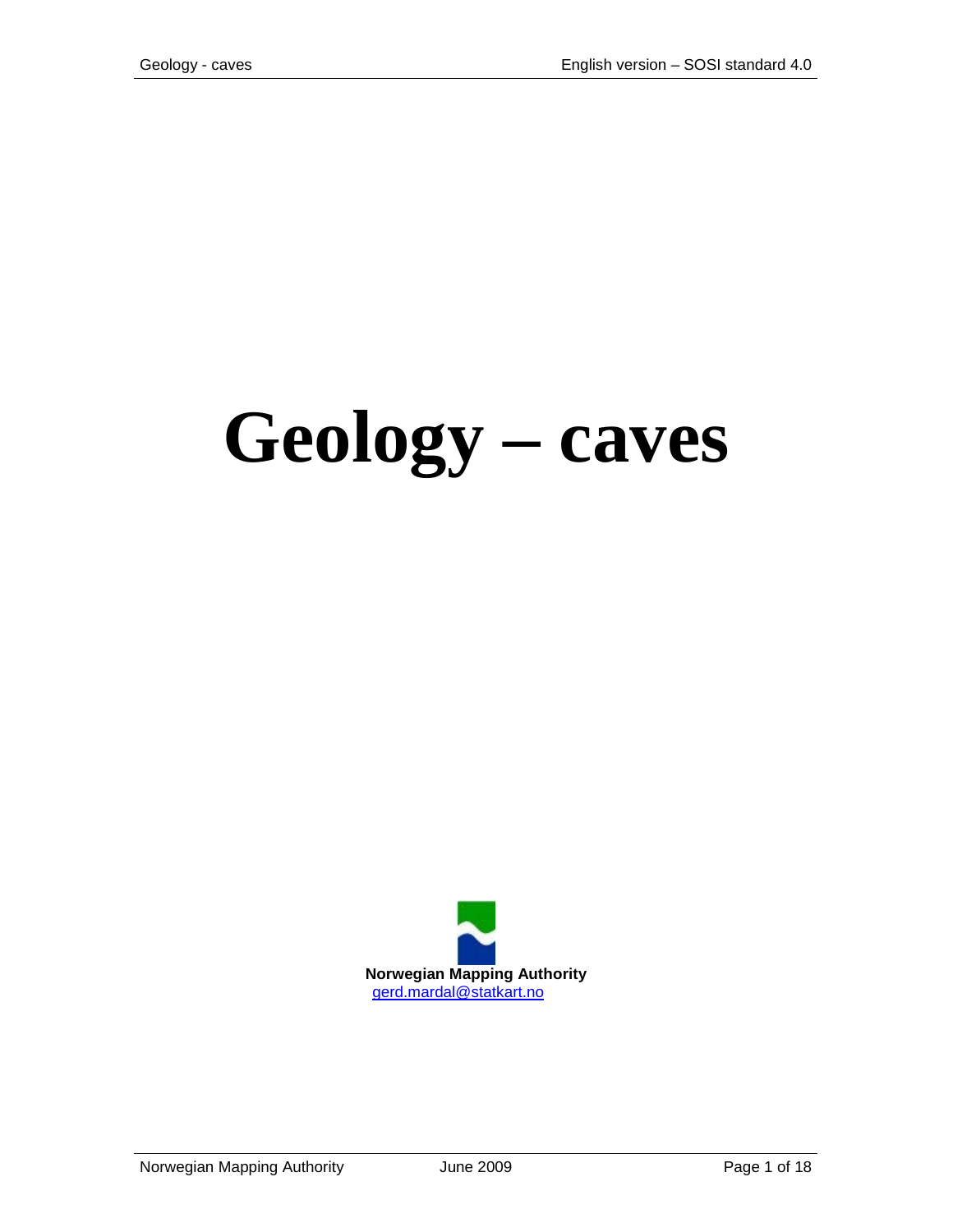## **Table of contents**

| 1.1       |  |
|-----------|--|
| 1.2       |  |
| 1.2.1     |  |
| 1.2.2     |  |
| 1.2.3     |  |
| 1.2.4     |  |
| 1.2.5     |  |
| 1.2.6     |  |
| 1.2.7     |  |
| 1.2.8     |  |
| 1.2.9     |  |
| 1.2.10    |  |
| 1.2.11    |  |
| 1.2.11.1  |  |
| 1.2.11.2  |  |
| 1.2.11.3  |  |
| 1.2.11.4  |  |
| 1.2.11.5  |  |
| 1.2.11.6  |  |
| 1.2.11.7  |  |
| 1.2.11.8  |  |
| 1.2.11.9  |  |
| 1.2.11.10 |  |
| 1.2.11.11 |  |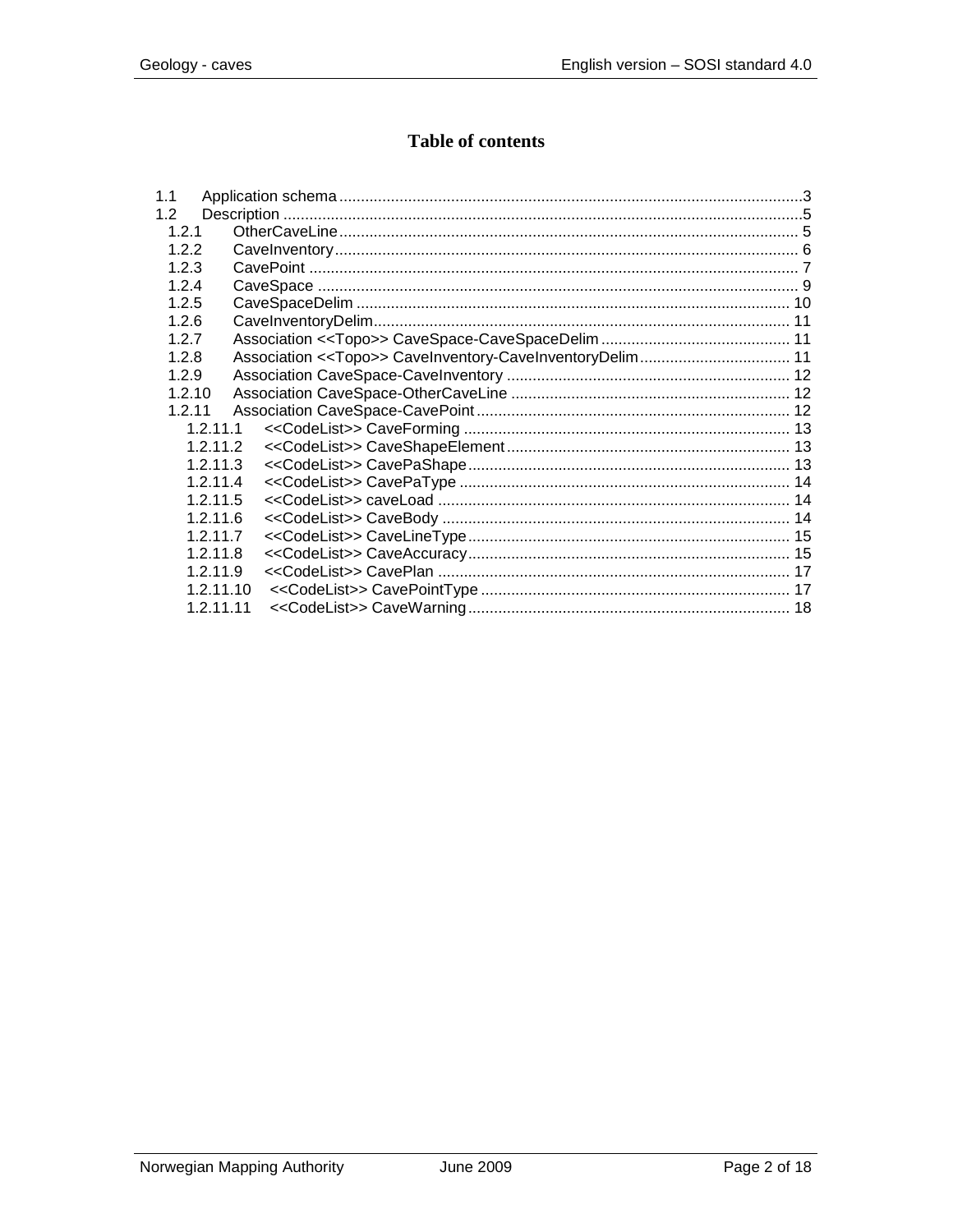#### <span id="page-2-0"></span>**1.1 Application schema**

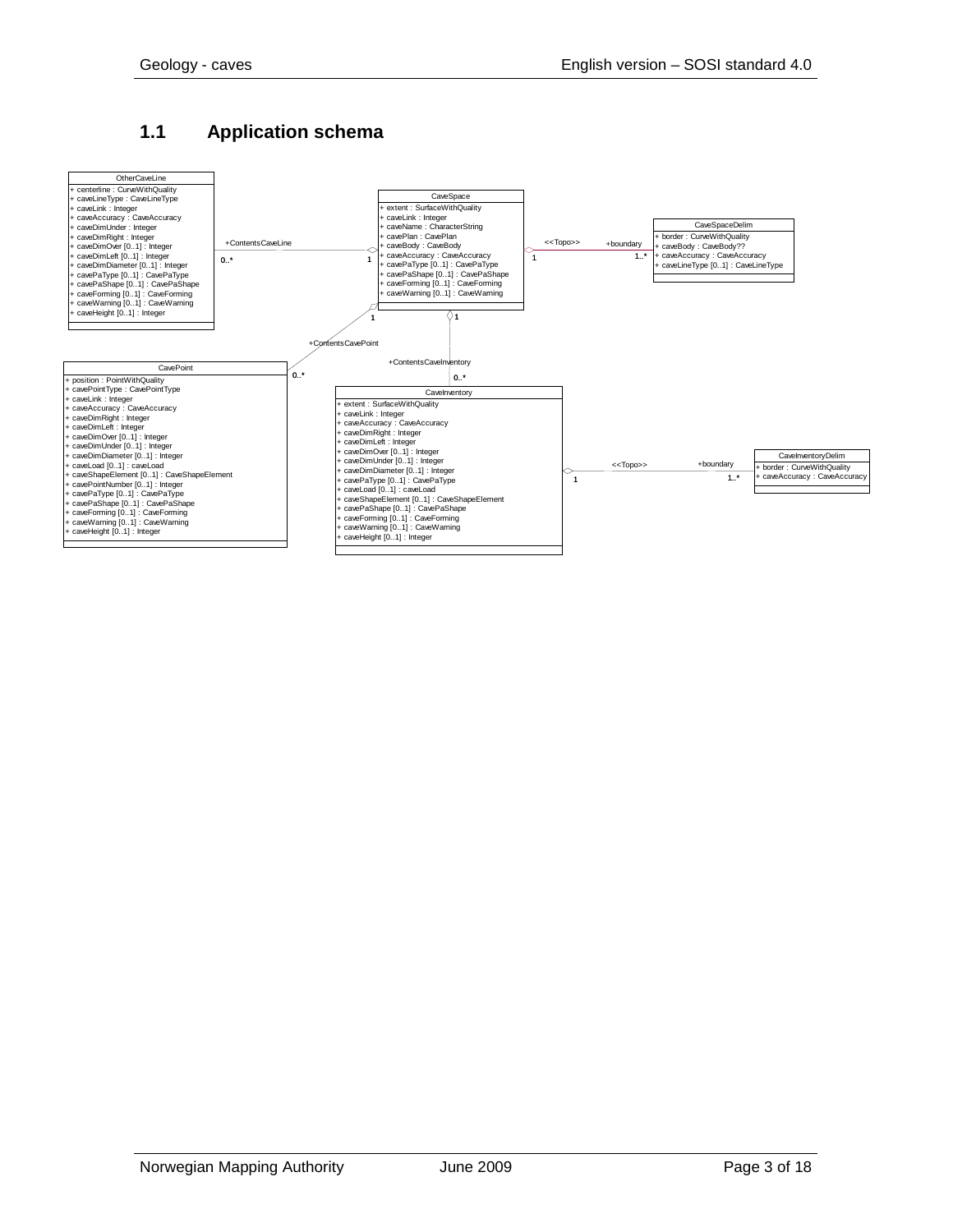#### **Codelists**

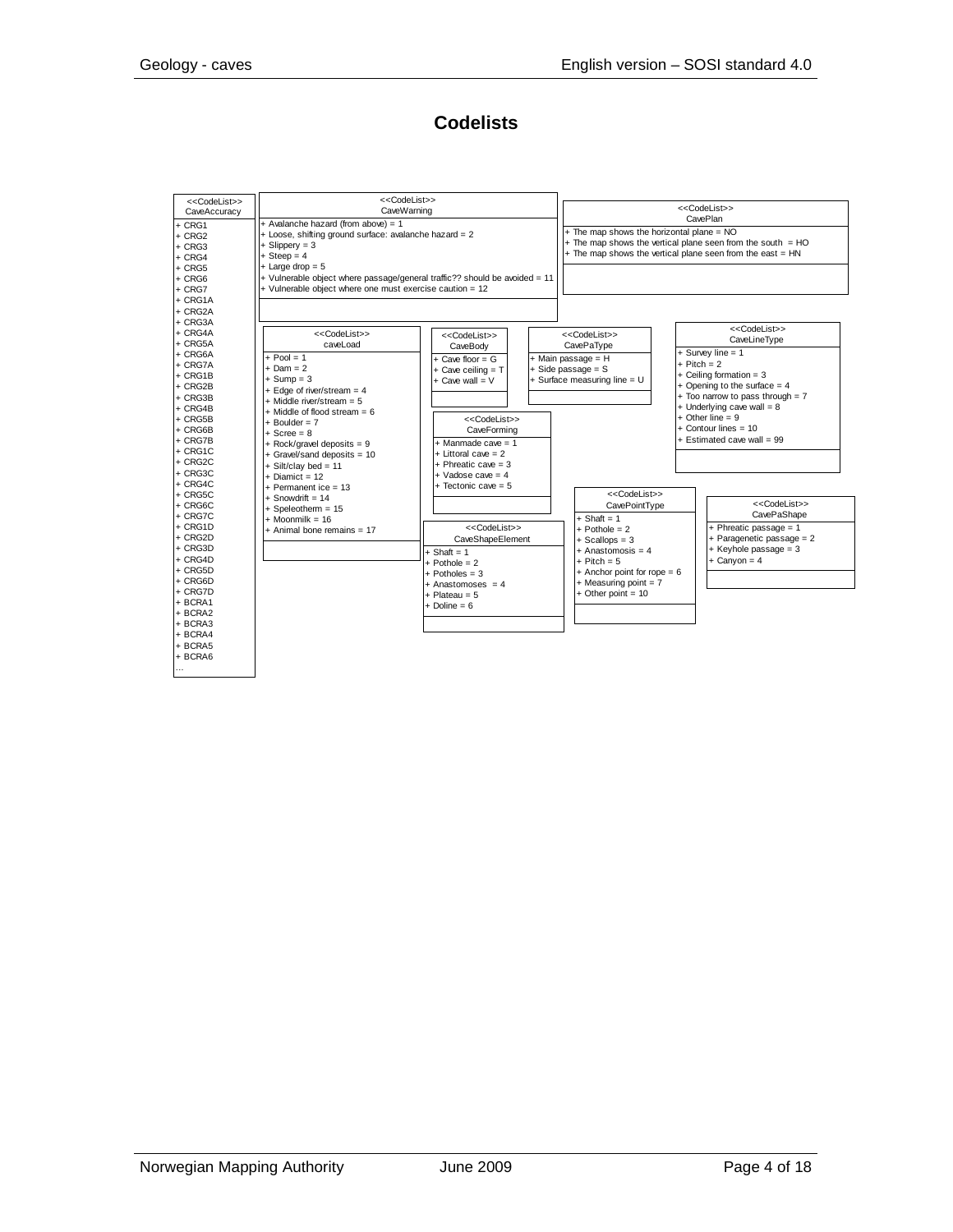# <span id="page-4-0"></span>**1.2 Description**

#### <span id="page-4-1"></span>**1.2.1 OtherCaveLine**

| <b>No</b>    | Name/<br>Role name                   | Description                                                                                                                                                                                                                           | Obligation/<br>Condition | Maximum<br>Occurrenc<br>е | Type                        | Constraint |
|--------------|--------------------------------------|---------------------------------------------------------------------------------------------------------------------------------------------------------------------------------------------------------------------------------------|--------------------------|---------------------------|-----------------------------|------------|
| $\mathbf{1}$ | <b>Class</b><br><b>OtherCaveLine</b> | linear elements associated<br>with natural passages or<br>cavities in the bedrock                                                                                                                                                     |                          |                           |                             |            |
| 1.1          | centerline                           | course followed by the<br>central part of the object                                                                                                                                                                                  | 1                        | 1                         | <b>CurveWithQual</b><br>ity |            |
| 1.2          | caveLineType                         | other line types describing<br>the cave conditions                                                                                                                                                                                    | 1                        | 1                         | CaveLineType                |            |
| 1.3          | caveLink                             | division of the cave space<br>by means of consecutive<br>numbering of links (cave<br>segments) between node<br>points                                                                                                                 | $\mathbf{1}$             | 1                         | Integer                     |            |
| 1.4          | caveAccuracy                         | description of how<br>accurately the object has<br>been surveyed                                                                                                                                                                      | 1                        | 1                         | CaveAccuracy                |            |
| 1.5          | caveDimUnder                         | distance from mapped<br>object Example: From<br>the shaft opening or top of<br>a cliff to the floor of the<br>cave.                                                                                                                   | 1                        | 1                         | Integer                     |            |
| 1.6          | caveDimRight                         | distance to the right from<br>mapped object to cave<br>wall                                                                                                                                                                           | 1                        | 1                         | Integer                     |            |
| 1.7          | caveDimOver                          | measured distance above<br>mapped object Example:<br>From measuring point to<br>cave ceiling.                                                                                                                                         | 0                        | 1                         | Integer                     |            |
| 1.8          | caveDimLeft                          | distance to the left from<br>mapped object to cave<br>wall Note: Right and left<br>usually means from the<br>main entry and further into<br>the cave. However, this<br>must sometimes be<br>determined by<br>discretionary assessment | $\overline{0}$           | 1                         | Integer                     |            |
| 1.9          | caveDimDiamete<br>r                  | the diameter of the object<br>Example: The diameter of<br>the shaft opening                                                                                                                                                           | 0                        | 1                         | Integer                     |            |
| 1.1<br>0     | cavePaType                           | type of cave passage<br>Note: Main passage, side<br>passage or outside. Often<br>determined by<br>discretionary assessment.                                                                                                           | 0                        | 1                         | CavePaType                  |            |
| 1.1          | cavePaShape                          | various cave passage                                                                                                                                                                                                                  | $\pmb{0}$                | 1                         | CavePaShape                 |            |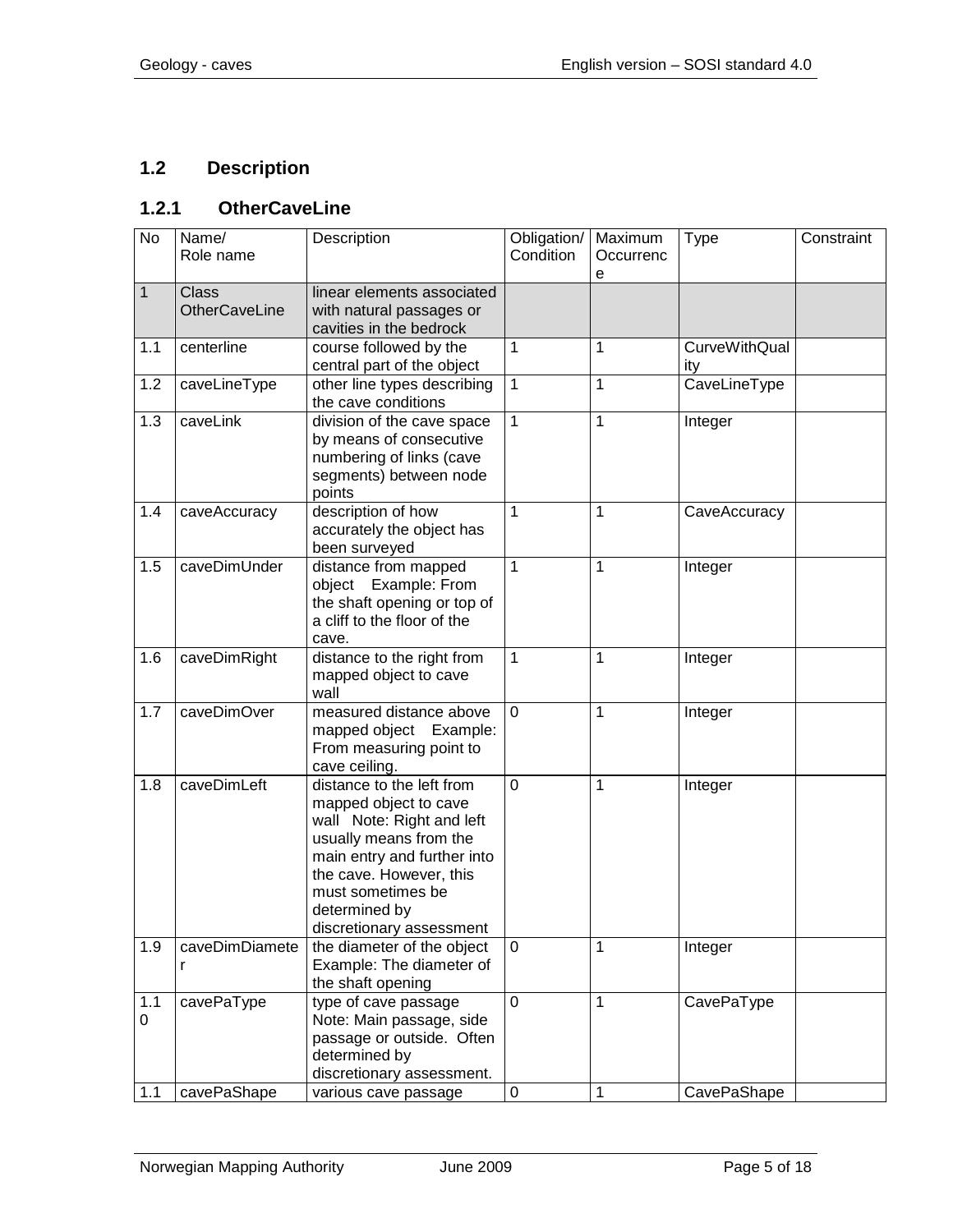|     |             | shapes                       |          |   |             |
|-----|-------------|------------------------------|----------|---|-------------|
| 1.1 | caveForming | indicates how the cave       | $\Omega$ |   | CaveForming |
| 2   |             | passage has been formed      |          |   |             |
| 1.1 | caveWarning | special concerns that one    | $\Omega$ |   | CaveWarning |
| 3   |             | must be aware of with        |          |   |             |
|     |             | regard to the object         |          |   |             |
| 1.1 | caveHeight  | height in relation to a      | 0        | 1 | Integer     |
| 4   |             | chosen zero point,           |          |   |             |
|     |             | measured in metres           |          |   |             |
|     |             | Note: There are no rules     |          |   |             |
|     |             | for whether the contour      |          |   |             |
|     |             | line should be laid at floor |          |   |             |
|     |             | or ceiling level, or through |          |   |             |
|     |             | the centre of the cave       |          |   |             |
|     |             | passage. We suggest that     |          |   |             |
|     |             | the default placement of     |          |   |             |
|     |             | contour li                   |          |   |             |
| 1.1 | Role        |                              |          | 1 | CaveSpace   |
| 5   | (unnamed)   |                              |          |   |             |
|     | CaveSpace   |                              |          |   |             |

### <span id="page-5-0"></span>**1.2.2 CaveInventory**

| <b>No</b>      | Name/<br>Role name            | Description                                                                                                                                                                                                                           | Obligation/<br>Condition | Maximum<br>Occurrenc<br>е | Type                          | Constraint |
|----------------|-------------------------------|---------------------------------------------------------------------------------------------------------------------------------------------------------------------------------------------------------------------------------------|--------------------------|---------------------------|-------------------------------|------------|
| $\overline{2}$ | <b>Class</b><br>Cavelnventory | objects recorded in a<br>natural passage or cavity<br>in the bedrock                                                                                                                                                                  |                          |                           |                               |            |
| 2.1            | extent                        | area over which an object<br>extends                                                                                                                                                                                                  | $\mathbf{1}$             | 1                         | <b>SurfaceWithQu</b><br>ality |            |
| 2.2            | caveLink                      | division of the cave space<br>by means of consecutive<br>numbering of links (cave<br>segments) between node<br>points                                                                                                                 | 1                        | 1                         | Integer                       |            |
| 2.3            | caveAccuracy                  | description of how<br>accurately the object has<br>been surveyed                                                                                                                                                                      | $\mathbf{1}$             | 1                         | CaveAccuracy                  |            |
| 2.4            | caveDimRight                  | distance to the right from<br>mapped object to cave<br>wall                                                                                                                                                                           | $\mathbf{1}$             | 1                         | Integer                       |            |
| 2.5            | caveDimLeft                   | distance to the left from<br>mapped object to cave<br>wall Note: Right and left<br>usually means from the<br>main entry and further into<br>the cave. However, this<br>must sometimes be<br>determined by<br>discretionary assessment | 1                        | 1                         | Integer                       |            |
| 2.6            | caveDimOver                   | measured distance above<br>mapped object to cave<br>ceiling Example: From<br>measuring point to cave<br>ceiling                                                                                                                       | $\mathbf 0$              | 1                         | Integer                       |            |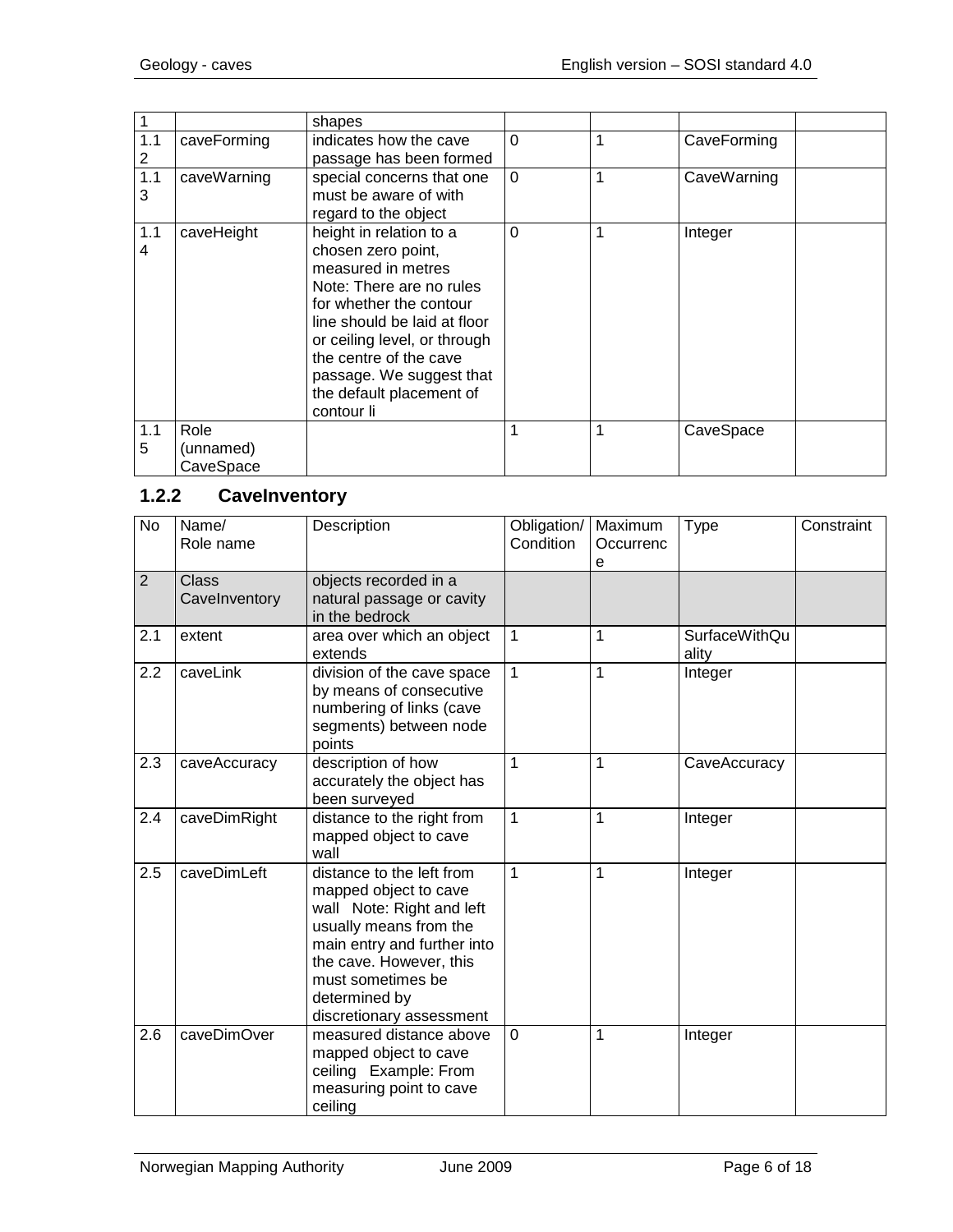| $\overline{2.7}$                 | caveDimUnder                   | distance under mapped<br>object to cave floor<br>Example: From the shaft<br>opening or top of a cliff to<br>the floor of the cave                                                                                                                                                                                                                    | $\mathbf 0$ | 1            | Integer              |            |
|----------------------------------|--------------------------------|------------------------------------------------------------------------------------------------------------------------------------------------------------------------------------------------------------------------------------------------------------------------------------------------------------------------------------------------------|-------------|--------------|----------------------|------------|
| 2.8                              | caveDimDiamete<br>r            | the diameter of the object<br>Example: The diameter of<br>the shaft opening                                                                                                                                                                                                                                                                          | 0           | 1            | Integer              |            |
| 2.9                              | cavePaType                     | type of cave passage<br>Note: Main passage, side<br>passage or outside. Often<br>determined by<br>discretionary assessment                                                                                                                                                                                                                           | 0           | 1            | CavePaType           |            |
| 2.1<br>0                         | caveLoad                       | indication of contents of<br>cave Note: If<br>cavelnventory is not used,<br>caveShapeElement is<br>required                                                                                                                                                                                                                                          | $\mathbf 0$ | 1            | caveLoad             |            |
| 2.1<br>1                         | caveShapeElem<br>ent           | special formations on the<br>floor, walls and/or ceiling<br>of the cave<br>Note:<br>Necessary if<br>??caveInventory/caveLoad<br>has not been used                                                                                                                                                                                                    | 0           | 1            | CaveShapeEle<br>ment |            |
| 2.1<br>$\overline{c}$            | cavePaShape                    | various cave passage<br>shapes                                                                                                                                                                                                                                                                                                                       | $\mathbf 0$ | 1            | CavePaShape          |            |
| 2.1<br>$\ensuremath{\mathsf{3}}$ | caveForming                    | indicates how the cave<br>passage has been formed                                                                                                                                                                                                                                                                                                    | 0           | 1            | CaveForming          |            |
| 2.1<br>4                         | caveWarning                    | special concerns that one<br>must be aware of with<br>regard to the object                                                                                                                                                                                                                                                                           | 0           | 1            | CaveWarning          |            |
| 2.1<br>5                         | caveHeight                     | height in relation to a<br>chosen zero point,<br>measured in metres<br>Note: There are no rules<br>for whether the contour<br>line should be laid at floor<br>or ceiling level, or through<br>the centre of the cave<br>passage. We suggest that<br>the default placement of<br>contour lines should be<br>through the centre of the<br>cave passage | 0           | 1            | Integer              |            |
| 2.1                              | Role                           |                                                                                                                                                                                                                                                                                                                                                      | 1           | $\mathsf{N}$ | Cavelnventory        | Aggregrati |
| 6                                | boundary                       |                                                                                                                                                                                                                                                                                                                                                      |             |              | Delim                | on         |
| 2.1<br>7                         | Role<br>(unnamed)<br>CaveSpace |                                                                                                                                                                                                                                                                                                                                                      | 1           | 1            | CaveSpace            |            |

#### <span id="page-6-0"></span>**1.2.3 CavePoint**

| No | Name/<br>Role name | Description               | Obligation/   Maximum<br>Condition | <b>I</b> Occurrenc | $T$ vpe | Constraint |
|----|--------------------|---------------------------|------------------------------------|--------------------|---------|------------|
|    |                    |                           |                                    |                    |         |            |
|    | Class              | point theme in connection |                                    |                    |         |            |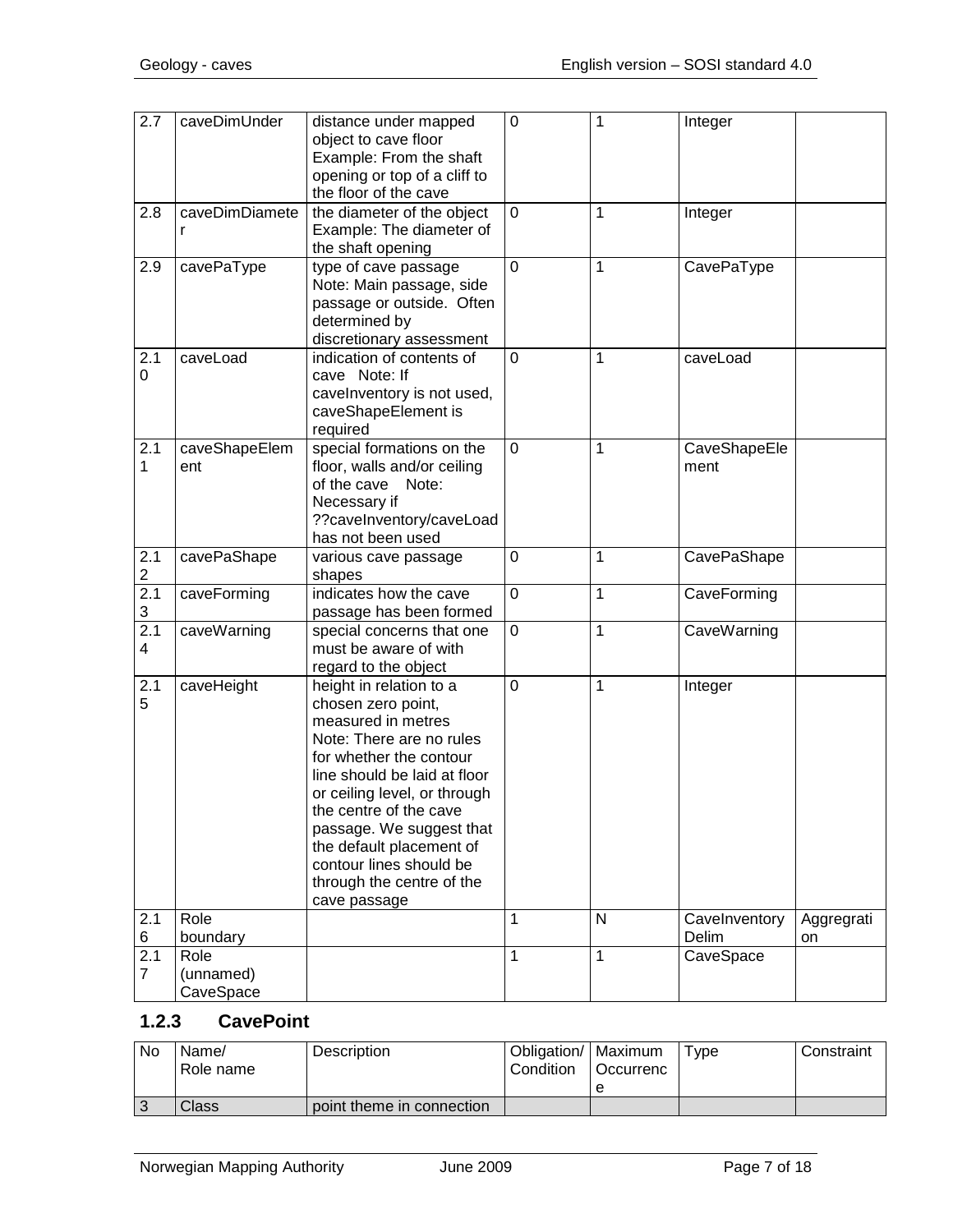|                       | <b>CavePoint</b>     | with caves and cave<br>mapping                                                                                                                                                                                           |             |   |                      |  |
|-----------------------|----------------------|--------------------------------------------------------------------------------------------------------------------------------------------------------------------------------------------------------------------------|-------------|---|----------------------|--|
| 3.1                   | position             | location where the object<br>exists                                                                                                                                                                                      | 1           | 1 | PointWithQuali<br>ty |  |
| 3.2                   | cavePointType        | various types of point<br>themes for cave data                                                                                                                                                                           | 1           | 1 | CavePointTyp<br>е    |  |
| 3.3                   | caveLink             | division of the cave space<br>by means of consecutive<br>numbering of links (cave<br>segments) between node<br>points                                                                                                    | 1           | 1 | Integer              |  |
| 3.4                   | caveAccuracy         | description of how<br>accurately the object has<br>been surveyed Note:<br>Used for both lines and<br>points                                                                                                              | 1           | 1 | CaveAccuracy         |  |
| 3.5                   | caveDimRight         | distance to the right from<br>mapped object to cave<br>wall                                                                                                                                                              | 1           | 1 | Integer              |  |
| 3.6                   | caveDimLeft          | distance to the left from<br>mapped object to cave<br>wall Note: Right and left<br>usually means from the<br>main entry and further into<br>the cave                                                                     | 1           | 1 | Integer              |  |
| 3.7                   | caveDimOver          | measured distance above<br>mapped object to cave<br>ceiling Example: From<br>measuring point to cave<br>ceiling                                                                                                          | 0           | 1 | Integer              |  |
| 3.8                   | caveDimUnder         | distance under mapped<br>object to cave floor<br>Example: From the shaft<br>opening or top of a cliff to<br>the floor of the cave                                                                                        | $\mathbf 0$ | 1 | Integer              |  |
| 3.9                   | caveDimDiamete<br>r  | the diameter of the object<br>Example: The diameter of<br>the shaft opening                                                                                                                                              | $\mathbf 0$ | 1 | Integer              |  |
| 3.1<br>0              | caveLoad             | indication of contents of<br>cave                                                                                                                                                                                        | $\mathbf 0$ | 1 | caveLoad             |  |
| 3.1<br>1              | caveShapeElem<br>ent | special formations on the<br>floor, walls and/or ceiling<br>of the cave<br>Note:<br>Depending on the scale, it<br>will often be better to<br>indicate the various                                                        | $\mathbf 0$ | 1 | CaveShapeEle<br>ment |  |
| 3.1<br>$\overline{2}$ | cavePointNumbe<br>r  | survey station numbering<br>in the cave<br>Note:<br>Condition. If the<br>cavePointType constitutes<br>a ??Survey/Measuring<br>Point (value 7), the<br>CavePoint must also be<br>given a value. If<br>.CAVEPOINTTYPE does | $\Omega$    | 1 | Integer              |  |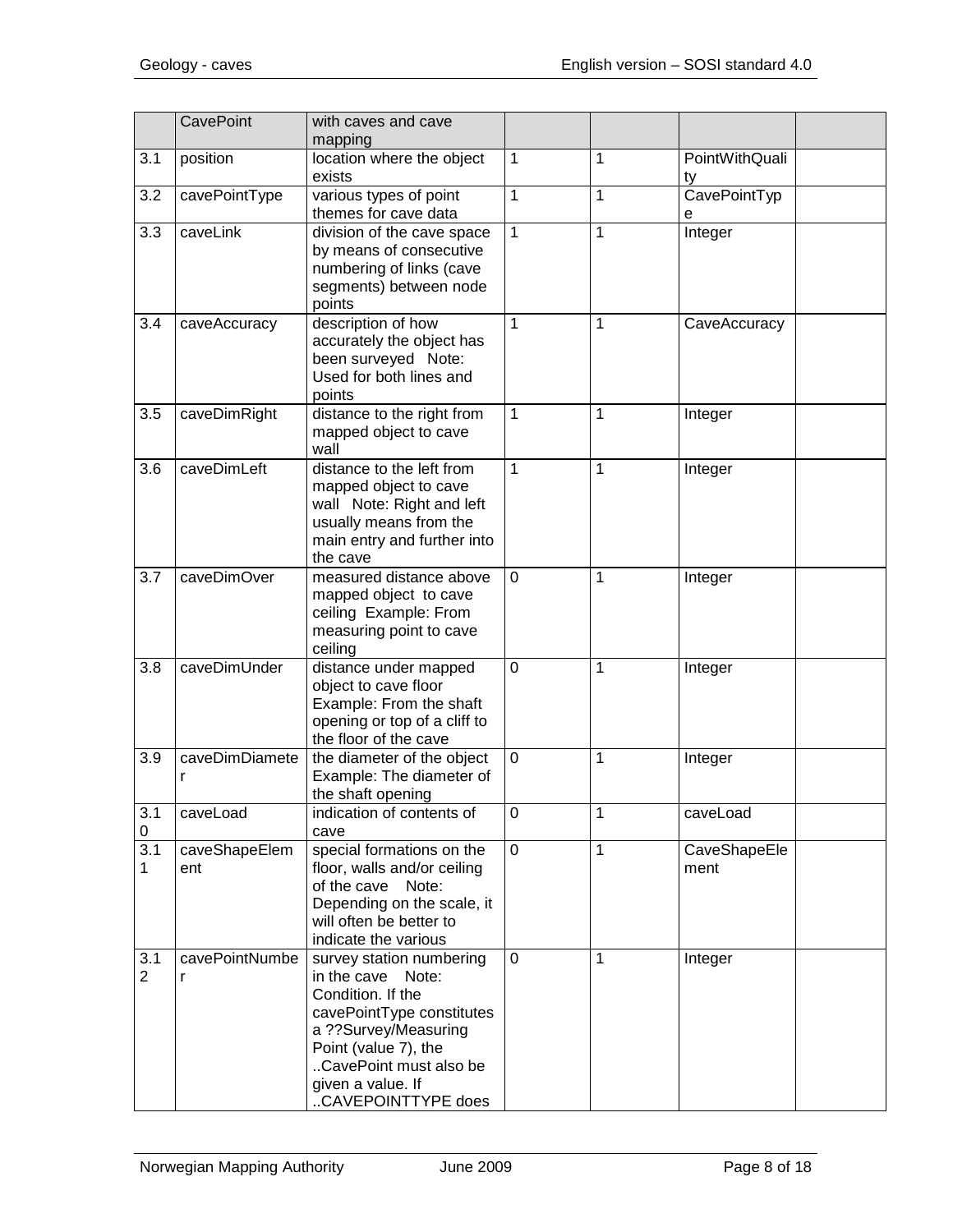| 3.1<br>3              | cavePaType                     | not have value 7 survey<br>station. CavePoint cannot<br>have a value. (However, I<br>do not know how<br>?? <truncated><br/>type of cave passage<br/>(main passage, side<br/>passage or outside)<br/>Note: Often determined by<br/>discretionary assessment</truncated>                                                                                    | $\mathbf 0$ | 1 | CavePaType  |  |
|-----------------------|--------------------------------|-----------------------------------------------------------------------------------------------------------------------------------------------------------------------------------------------------------------------------------------------------------------------------------------------------------------------------------------------------------|-------------|---|-------------|--|
| 3.1<br>4              | cavePaShape                    | various cave passage<br>shapes                                                                                                                                                                                                                                                                                                                            | 0           | 1 | CavePaShape |  |
| 3.1<br>5              | caveForming                    | indicates how the cave<br>passage has been formed                                                                                                                                                                                                                                                                                                         | 0           | 1 | CaveForming |  |
| 3.1<br>6              | caveWarning                    | special concerns that one<br>must be aware of with<br>regard to the object                                                                                                                                                                                                                                                                                | 0           | 1 | CaveWarning |  |
| 3.1<br>$\overline{7}$ | caveHeight                     | height in relation to the<br>chosen zero point<br>Note:<br>There are no rules for<br>whether the contour line<br>should be laid at floor or<br>ceiling level, or through the<br>centre of the cave<br>passage. We suggest that<br>the default placement of<br>contour lines should be<br>through the centre of the<br>cave passage. Measured<br>in metres | 0           | 1 | Integer     |  |
| 3.1<br>8              | Role<br>(unnamed)<br>CaveSpace |                                                                                                                                                                                                                                                                                                                                                           | 1           | 1 | CaveSpace   |  |

# <span id="page-8-0"></span>**1.2.4 CaveSpace**

| No             | Name/<br>Role name        | Description                                                                                                                                                                              | Obligation/<br>Condition | Maximum<br>Occurrenc<br>е | Type                          | Constraint |
|----------------|---------------------------|------------------------------------------------------------------------------------------------------------------------------------------------------------------------------------------|--------------------------|---------------------------|-------------------------------|------------|
| $\overline{4}$ | <b>Class</b><br>CaveSpace | large natural cavity in the<br>bedrock, often formed by<br>water dissolving<br>calcareous bedrock along<br>cracks, widening them to<br>external delimitation of<br>cavity in the bedrock |                          |                           |                               |            |
| 4.1            | extent                    | area over which an object<br>extends                                                                                                                                                     |                          |                           | <b>SurfaceWithQu</b><br>ality |            |
| 4.2            | caveLink                  | division of the cave space<br>by means of consecutive<br>numbering of links (cave<br>segments) between node<br>points                                                                    |                          |                           | Integer                       |            |
| 4.3            | caveName                  | the name of the cave                                                                                                                                                                     |                          |                           | CharacterStrin                |            |
| 4.4            | cavePlan                  | shows which plane                                                                                                                                                                        |                          |                           | CavePlan                      |            |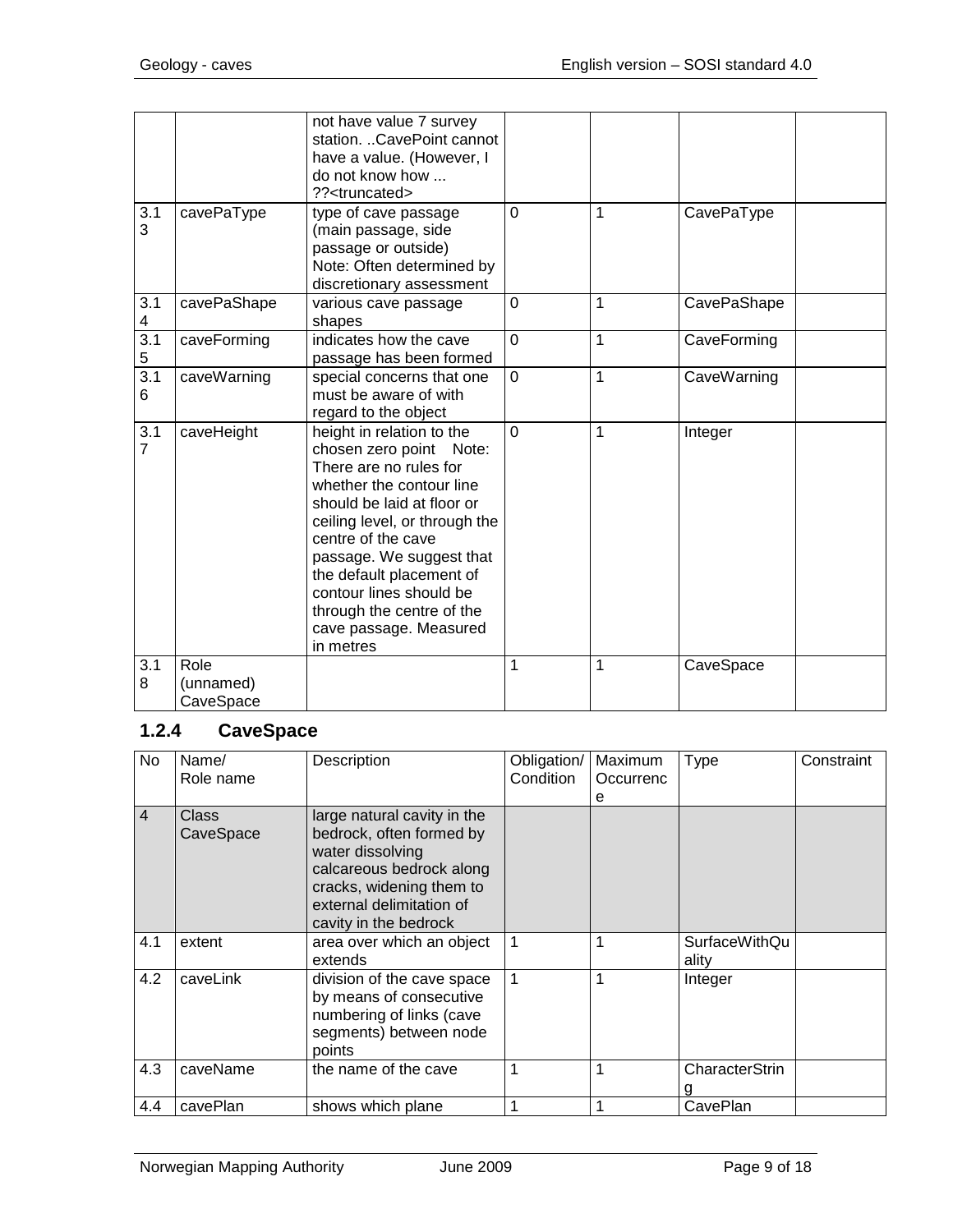|                                 |                                   | (horizontal plane, vertical<br>plane seen from the south<br>or vertical plane seen from<br>the east) the map shows<br>(lacking proper 3D<br>modelling) Note: Usually,<br>CAVEPLAN will be given<br>in the SOSI fileXzXs<br>header and not in the<br>individual objects |                |                |                      |                  |
|---------------------------------|-----------------------------------|------------------------------------------------------------------------------------------------------------------------------------------------------------------------------------------------------------------------------------------------------------------------|----------------|----------------|----------------------|------------------|
| 4.5                             | caveBody                          | in the absence of proper<br>3D modelling                                                                                                                                                                                                                               | $\mathbf{1}$   | 1              | CaveBody             |                  |
| 4.6                             | caveAccuracy                      | description of how<br>accurately the object has<br>been surveyed Note:<br>Used for both lines and<br>points                                                                                                                                                            | $\mathbf{1}$   | $\mathbf{1}$   | CaveAccuracy         |                  |
| 4.7                             | cavePaType                        | type of cave passage<br>(main passage, side<br>passage or outside)<br>Note: Often determined by<br>discretionary assessment                                                                                                                                            | $\overline{0}$ | 1              | CavePaType           |                  |
| 4.8                             | cavePaShape                       | various cave passage<br>shapes                                                                                                                                                                                                                                         | $\mathbf 0$    | $\mathbf{1}$   | CavePaShape          |                  |
| 4.9                             | caveForming                       | indicates how the cave<br>passage has been formed                                                                                                                                                                                                                      | $\overline{0}$ | $\mathbf{1}$   | CaveForming          |                  |
| $4.\overline{1}$<br>$\mathbf 0$ | caveWarning                       | special concerns that one<br>must be aware of with<br>regard to the object                                                                                                                                                                                             | $\overline{0}$ | 1              | CaveWarning          |                  |
| 4.1<br>$\mathbf{1}$             | Role<br>boundary                  |                                                                                                                                                                                                                                                                        | 1              | N              | CaveSpaceDel<br>im   | Aggregrati<br>on |
| 4.1<br>$\overline{2}$           | Role<br>ContentsCavelnv<br>entory |                                                                                                                                                                                                                                                                        | $\overline{0}$ | $\overline{N}$ | Cavelnventory        | Aggregrati<br>on |
| 4.1<br>3                        | Role<br>ContentsCaveLin<br>e      |                                                                                                                                                                                                                                                                        | $\overline{0}$ | N              | <b>OtherCaveLine</b> | Aggregrati<br>on |
| 4.1<br>4                        | Role<br>ContentsCavePoi<br>nt     |                                                                                                                                                                                                                                                                        | $\Omega$       | N              | <b>CavePoint</b>     | Aggregrati<br>on |

# <span id="page-9-0"></span>**1.2.5 CaveSpaceDelim**

| No  | Name/<br>Role name             | Description                                                                                           | Obligation/<br>Condition | Maximum<br>Occurrenc<br>e | <b>Type</b>                 | Constraint |
|-----|--------------------------------|-------------------------------------------------------------------------------------------------------|--------------------------|---------------------------|-----------------------------|------------|
| 5   | <b>Class</b><br>CaveSpaceDelim | external delimitation of<br>cavity in the bedrock                                                     |                          |                           |                             |            |
| 5.1 | border                         | course following the<br>transition between<br>different real world<br>phenomena                       |                          |                           | <b>CurveWithQual</b><br>ity |            |
| 5.2 | caveBody                       | shows which cave space<br>demarcation line (floor,<br>wall or ceiling) the<br>surface/line represents |                          |                           | CaveBody??                  |            |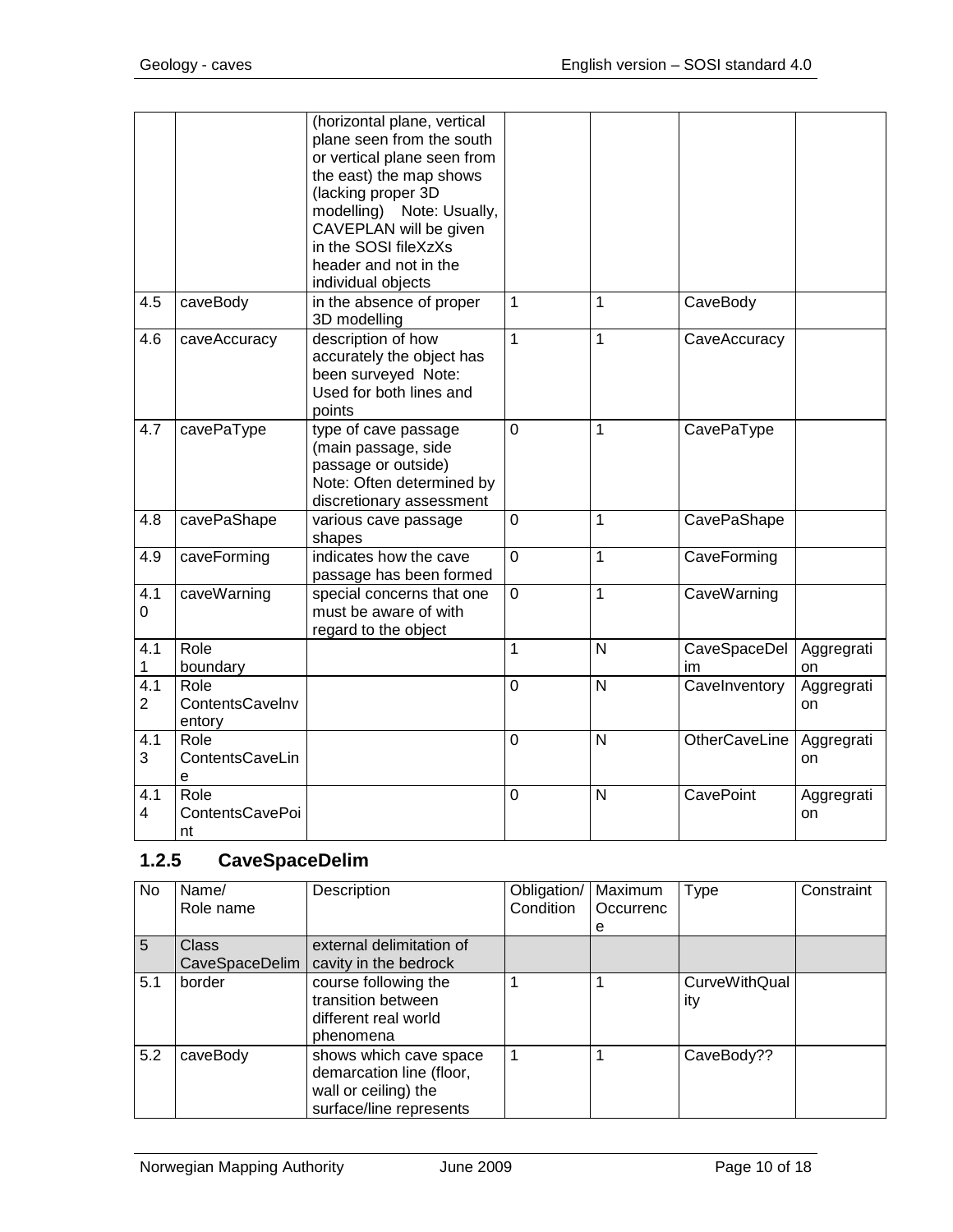|     |                                | (lacking proper 3D)<br>modelling)                                |  |              |  |
|-----|--------------------------------|------------------------------------------------------------------|--|--------------|--|
| 5.3 | caveAccuracy                   | description of how<br>accurately the object has<br>been surveyed |  | CaveAccuracy |  |
| 5.4 | caveLineType                   |                                                                  |  | CaveLineType |  |
| 5.5 | Role<br>(unnamed)<br>CaveSpace |                                                                  |  | CaveSpace    |  |

#### <span id="page-10-0"></span>**1.2.6 CaveInventoryDelim**

| No  | Name/<br>Role name                 | Description                                                                                         | Obligation/<br>Condition | Maximum<br>Occurrenc<br>е | Type                        | Constraint |
|-----|------------------------------------|-----------------------------------------------------------------------------------------------------|--------------------------|---------------------------|-----------------------------|------------|
| 6   | Class<br>CaveInventoryDe<br>lim    | delimitation of partial<br>object or shape elements<br>in natural cavities in the<br><b>bedrock</b> |                          |                           |                             |            |
| 6.1 | border                             | course following the<br>transition between<br>different real world<br>phenomena                     | 1                        | 1                         | <b>CurveWithQual</b><br>ity |            |
| 6.2 | caveAccuracy                       | description of how<br>accurately the object has<br>been<br>??surveyed/measured                      | 1                        | 1                         | CaveAccuracy                |            |
| 6.3 | Role<br>(unnamed)<br>Cavelnventory |                                                                                                     | 1                        | 1                         | Cavelnventory               |            |

#### <span id="page-10-1"></span>**1.2.7 Association <<Topo>> CaveSpace-CaveSpaceDelim**

| No  | Name/<br>Role name                          | Description | Obligation/   Maximum<br>Condition | Occurrenc<br>e | <b>Type</b>        | Constraint      |
|-----|---------------------------------------------|-------------|------------------------------------|----------------|--------------------|-----------------|
|     | Association<br>CaveSpace-<br>CaveSpaceDelim |             |                                    |                |                    |                 |
| 7.1 | Role<br>boundary                            |             |                                    | N              | CaveSpaceDel<br>im | Aggregatio<br>n |
| 7.2 | Role<br>(unnamed)<br>CaveSpace              |             |                                    |                | CaveSpace          |                 |

# <span id="page-10-2"></span>**1.2.8 Association <<Topo>> CaveInventory-CaveInventoryDelim**

| No  | Name/<br>Role name                                      | Description | Obligation/   Maximum<br>Condition | Occurrenc<br>е | <b>Type</b>            | Constraint      |
|-----|---------------------------------------------------------|-------------|------------------------------------|----------------|------------------------|-----------------|
| 8   | Association<br>Cavelnventory-<br>CavelnventoryDe<br>lim |             |                                    |                |                        |                 |
| 8.1 | Role<br>boundary                                        |             |                                    | N              | Cavelnventory<br>Delim | Aggregatio<br>n |
| 8.2 | Role                                                    |             |                                    |                | Cavelnventory          |                 |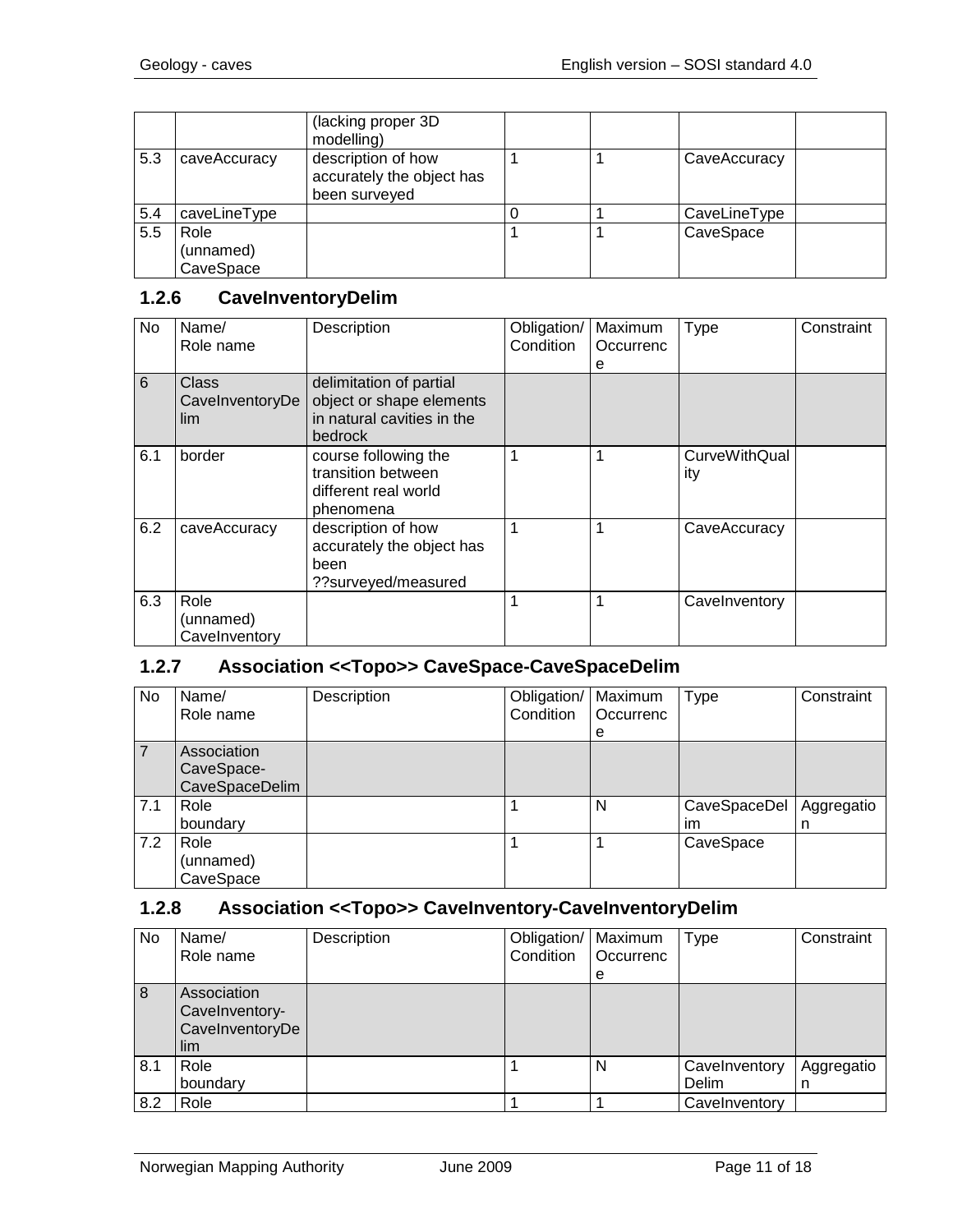| named<br>.          |  |  |  |
|---------------------|--|--|--|
| ∽<br>:≀aveInventorv |  |  |  |

#### <span id="page-11-0"></span>**1.2.9 Association CaveSpace-CaveInventory**

| No  | Name/<br>Role name                         | Description | Obligation/<br>Condition | Maximum<br>Occurrenc<br>е | <b>Type</b>   | Constraint      |
|-----|--------------------------------------------|-------------|--------------------------|---------------------------|---------------|-----------------|
| 9   | Association<br>CaveSpace-<br>Cavelnventory |             |                          |                           |               |                 |
| 9.1 | Role<br>ContentsCavelnv<br>entory          |             | 0                        | N                         | Cavelnventory | Aggregatio<br>n |
| 9.2 | Role<br>(unnamed)<br>CaveSpace             |             |                          |                           | CaveSpace     |                 |

#### <span id="page-11-1"></span>**1.2.10 Association CaveSpace-OtherCaveLine**

| No  | Name/                | Description | Obligation/ | Maximum   | <b>Type</b>   | Constraint |
|-----|----------------------|-------------|-------------|-----------|---------------|------------|
|     | Role name            |             | Condition   | Occurrenc |               |            |
|     |                      |             |             | e         |               |            |
| 10  | Association          |             |             |           |               |            |
|     | CaveSpace-           |             |             |           |               |            |
|     | <b>OtherCaveLine</b> |             |             |           |               |            |
| 10. | Role                 |             | 0           | N         | OtherCaveLine | Aggregatio |
|     | ContentsCaveLin      |             |             |           |               | n          |
|     | е                    |             |             |           |               |            |
| 10. | Role                 |             |             |           | CaveSpace     |            |
| 2   | (unnamed)            |             |             |           |               |            |
|     | CaveSpace            |             |             |           |               |            |

#### <span id="page-11-2"></span>**1.2.11 Association CaveSpace-CavePoint**

| No       | Name/<br>Role name                     | Description | Obligation/<br>Condition | Maximum<br>Occurrenc<br>е | Type      | Constraint      |
|----------|----------------------------------------|-------------|--------------------------|---------------------------|-----------|-----------------|
| 11       | Association<br>CaveSpace-<br>CavePoint |             |                          |                           |           |                 |
| 11.      | Role<br>ContentsCavePoi<br>nt          |             | 0                        | N                         | CavePoint | Aggregatio<br>n |
| 11.<br>2 | Role<br>(unnamed)<br>CaveSpace         |             |                          |                           | CaveSpace |                 |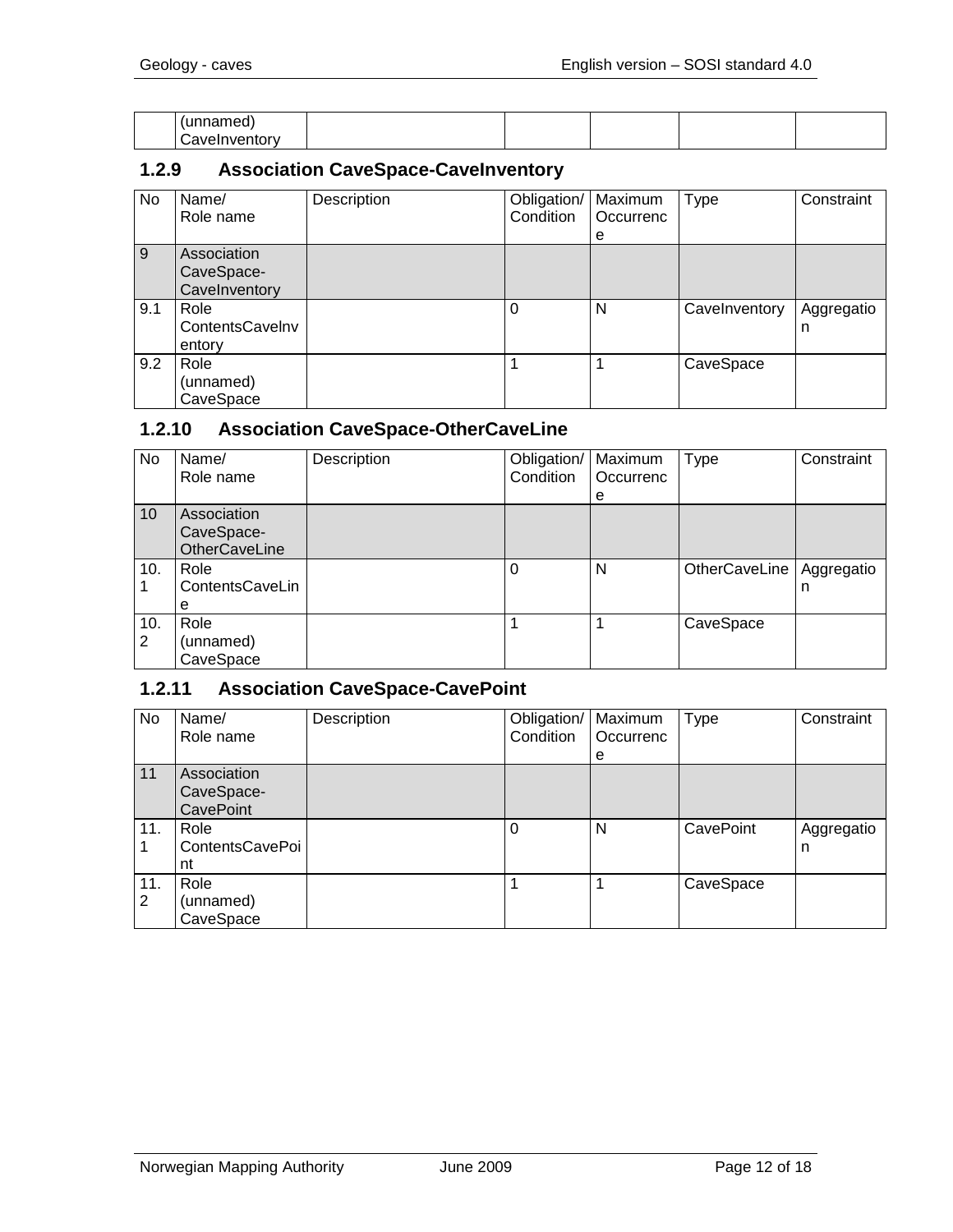#### **1.2.11.1 <<CodeList>> CaveForming**

| Nr        | Code name          | Definition/Description                         | Code |
|-----------|--------------------|------------------------------------------------|------|
| $\vert$ 1 | CodeList           | indicates how the cave passage has been formed |      |
|           | <b>CaveForming</b> |                                                |      |
| 1.1       | Manmade cave       |                                                |      |
| 1.2       | Littoral cave      |                                                |      |
| 1.3       | Phreatic cave      |                                                |      |
| 1.4       | Vadose cave        |                                                |      |
| . 5       | Tectonic cave      |                                                |      |

#### **1.2.11.2 <<CodeList>> CaveShapeElement**

<span id="page-12-0"></span>

| Nr        | <b>Code name</b> | Definition/Description                                            | Code |
|-----------|------------------|-------------------------------------------------------------------|------|
| $\vert$ 2 | CodeList         | special formations on the floor, walls and/or ceiling of the cave |      |
|           | CaveShapeElement |                                                                   |      |
| 2.1       | Shaft            |                                                                   |      |
| 2.2       | Pothole          |                                                                   |      |
| 2.3       | Potholes         |                                                                   |      |
| 2.4       | Anastomoses      |                                                                   |      |
| 2.5       | Plateau          |                                                                   |      |
| 2.6       | Doline           |                                                                   |      |

#### **1.2.11.3 <<CodeList>> CavePaShape**

<span id="page-12-2"></span><span id="page-12-1"></span>

| Nr        | Code name           | Definition/Description      | Code |
|-----------|---------------------|-----------------------------|------|
| $\vert$ 3 | CodeList            | various cave passage shapes |      |
|           | <b>CavePaShape</b>  |                             |      |
| 3.1       | Phreatic passage    |                             |      |
| 3.2       | Paragenetic passage |                             |      |
| 3.3       | Keyhole passage     |                             |      |
| 3.4       | Canyon              |                             |      |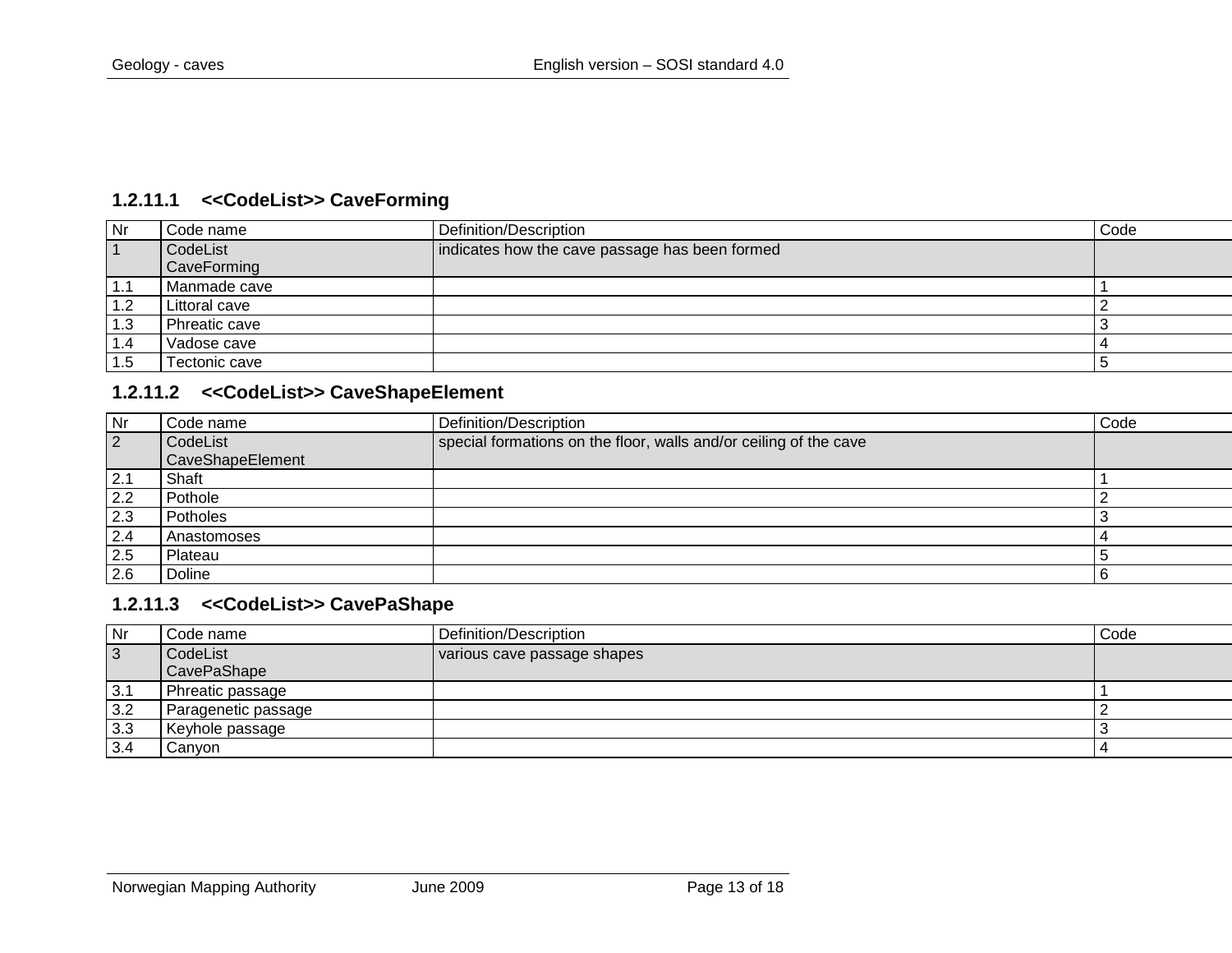#### **1.2.11.4 <<CodeList>> CavePaType**

| Nr        | Code name              | l Definition/Description_                                                             | Code |
|-----------|------------------------|---------------------------------------------------------------------------------------|------|
| $\vert 4$ | CodeList               | type of cave passage Note: Main passage, side passage or outside. Often determined by |      |
|           | <b>CavePaType</b>      | discretionary assessment.                                                             |      |
| l 4.1     | Main passage           |                                                                                       |      |
| l 4.2     | Side passage           |                                                                                       |      |
| 14.3      | Surface measuring line |                                                                                       |      |

#### **1.2.11.5 <<CodeList>> caveLoad**

<span id="page-13-0"></span>

| $\overline{\mathsf{N}}$ r | Code name              | Definition/Description                                          | Code |
|---------------------------|------------------------|-----------------------------------------------------------------|------|
| $5\overline{)}$           | CodeList<br>caveLoad   | contents of cave                                                |      |
| 5.1                       | Pool                   |                                                                 |      |
| 5.2                       | Dam                    |                                                                 | 2    |
| 5.3                       | Sump                   |                                                                 | 3    |
| $\frac{5.4}{5.5}$         | Edge of river/stream   |                                                                 | 4    |
|                           | Middle river/stream    |                                                                 | 5    |
| 5.6                       | Middle of flood stream |                                                                 | 6    |
| 5.7                       | <b>Boulder</b>         |                                                                 |      |
| 5.8                       | Scree                  |                                                                 | 8    |
| 5.9                       | Rock/gravel deposits   |                                                                 | 9    |
| 5.10                      | Gravel/sand deposits   |                                                                 | 10   |
| 5.11                      | Silt/clay bed          |                                                                 | 11   |
| 5.12                      | Diamict                |                                                                 | 12   |
| 5.13                      | Permanent ice          |                                                                 | 13   |
| 5.14                      | Snowdrift              |                                                                 | 14   |
| 5.15                      | Speleotherm            | FF-Usually not indicated on public maps due to souvenir hunters | 15   |
| 5.16                      | Moonmilk               | FF-Usually not indicated on public maps due to vandals          | 16   |
| 5.17                      | Animal bone remains    | FF-Usually not indicated on public maps due to souvenir hunters | 17   |

#### <span id="page-13-1"></span>**1.2.11.6 <<CodeList>> CaveBody**

<span id="page-13-2"></span>

| Nr             | Code name | Definition/Description                | Code |
|----------------|-----------|---------------------------------------|------|
| $\overline{6}$ | CodeList  | In the absence of proper 3D modelling |      |
|                | CaveBody  |                                       |      |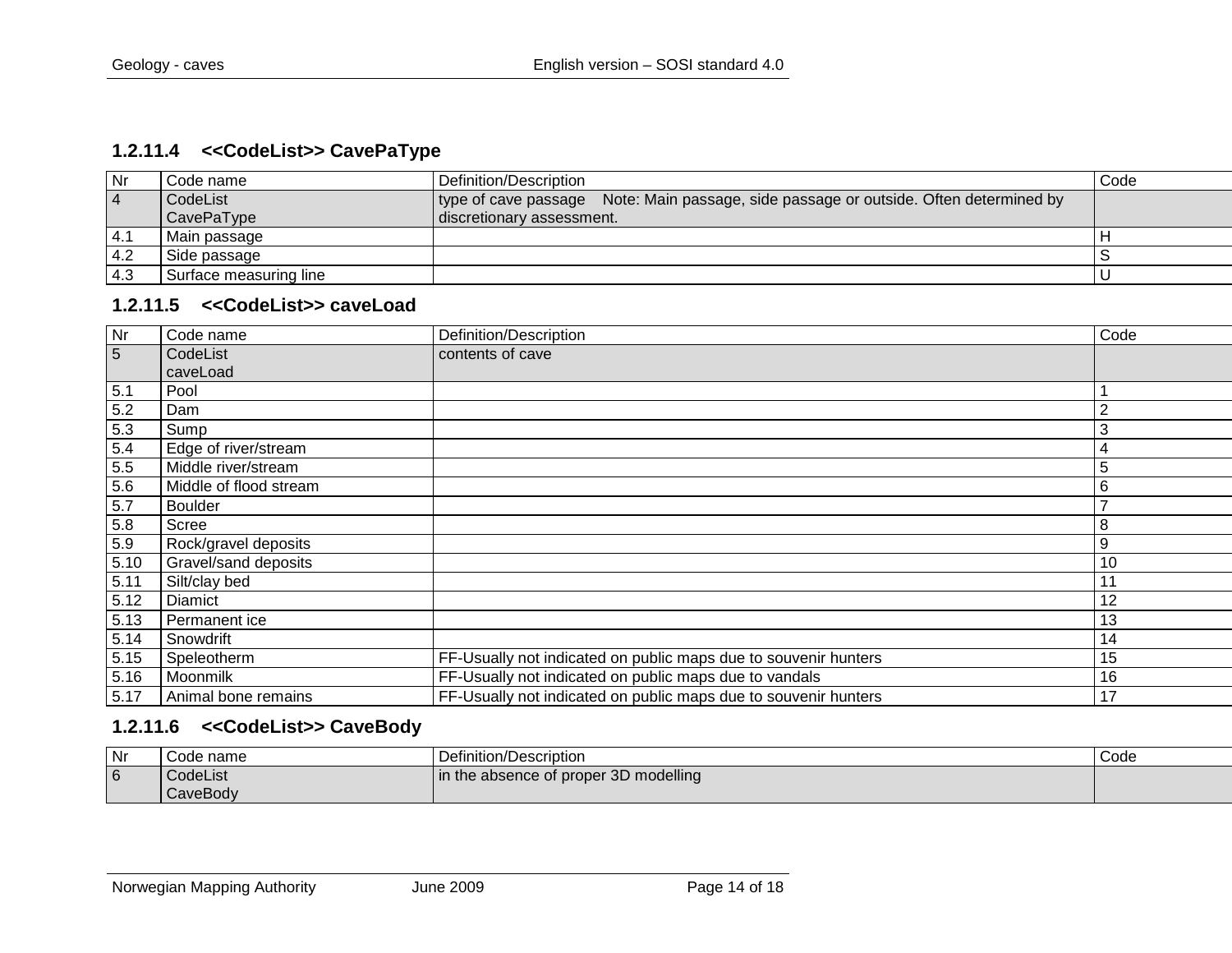| 6.1 | tloor<br>21/4   |  |
|-----|-----------------|--|
| 6.2 | ceilind<br>Cave |  |
| 6.3 | Cave wal'       |  |

#### **1.2.11.7 <<CodeList>> CaveLineType**

| Nr  | Code name                  | Definition/Description                                   | Code |
|-----|----------------------------|----------------------------------------------------------|------|
|     | CodeList                   | other line types describing the cave conditions          |      |
|     | CaveLineType               |                                                          |      |
| 7.1 | Survey line                |                                                          |      |
| 7.2 | Pitch                      |                                                          |      |
| 7.3 | Ceiling formation          |                                                          |      |
| 7.4 | Opening to the surface     |                                                          |      |
| 7.5 | Too narrow to pass through | The passage between the walls is too narrow for passage. |      |
| 7.6 | Underlying cave wall       |                                                          |      |
| 7.7 | Other line                 |                                                          |      |
| 7.8 | Contour lines              |                                                          | 10   |
| 7.9 | Estimated cave wall        |                                                          | 99   |

#### <span id="page-14-0"></span>**1.2.11.8 <<CodeList>> CaveAccuracy**

<span id="page-14-1"></span>

| Nr   | Code name        | Definition/Description                                                                   | Code |
|------|------------------|------------------------------------------------------------------------------------------|------|
| 8    | CodeList         | description of how accurately the object has been ?? surveyed/measured<br>Note: Used for |      |
|      | CaveAccuracy     | both line and point themes.                                                              |      |
| 8.1  | CRG1             | Nøyaktighet tilsvarende CRG-skalaen grad 1                                               |      |
| 8.2  | CRG <sub>2</sub> | Nøyaktighet tilsvarende CRG-skalaen grad 2                                               |      |
| 8.3  | CRG3             | Nøyaktighet tilsvarende CRG-skalaen grad 3                                               |      |
| 8.4  | CRG4             | Nøyaktighet tilsvarende CRG-skalaen grad 4                                               |      |
| 8.5  | CRG5             | Nøyaktighet tilsvarende CRG-skalaen grad 5                                               |      |
| 8.6  | CRG6             | Nøyaktighet tilsvarende CRG-skalaen grad 6                                               |      |
| 8.7  | CRG7             | Nøyaktighet tilsvarende CRG-skalaen grad 7                                               |      |
| 8.8  | CRG1A            | Detaljnøyaktighet tilsvarende undergrad 1A                                               |      |
| 8.9  | CRG2A            | Detaljnøyaktighet tilsvarende undergrad 2A                                               |      |
| 8.10 | CRG3A            | Detaljnøyaktighet tilsvarende undergrad 3A                                               |      |
| 8.11 | CRG4A            | Detaljnøyaktighet tilsvarende undergrad 4A                                               |      |
| 8.12 | CRG5A            | Detaljnøyaktighet tilsvarende undergrad 5A                                               |      |
| 8.13 | CRG6A            | Detaljnøyaktighet tilsvarende undergrad 6A                                               |      |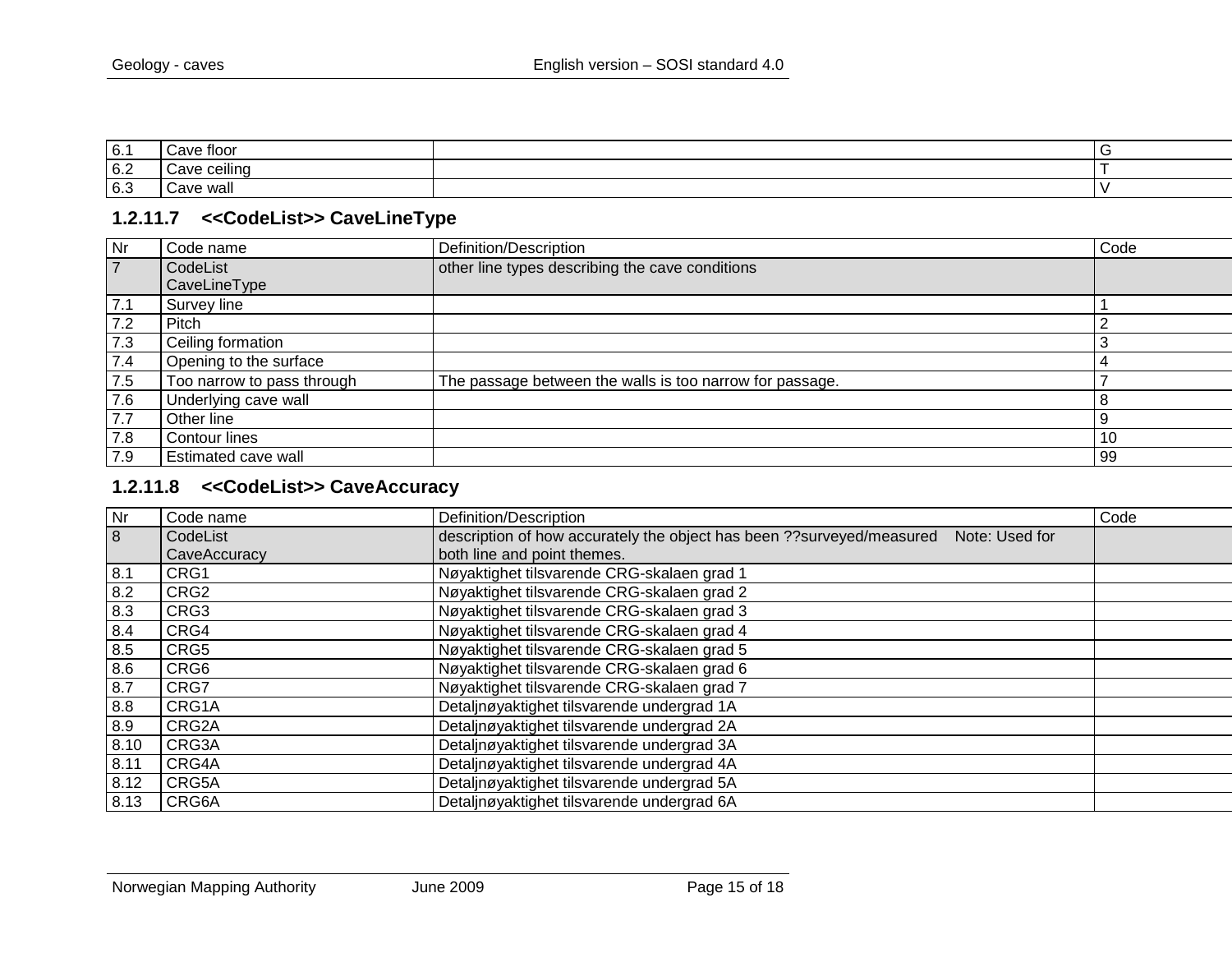| 8.14 | CRG7A  | Detaljnøyaktighet tilsvarende undergrad 7A  |  |
|------|--------|---------------------------------------------|--|
| 8.15 | CRG1B  | Detaljnøyaktighet tilsvarende undergrad 1B  |  |
| 8.16 | CRG2B  | Detaljnøyaktighet tilsvarende undergrad 2B  |  |
| 8.17 | CRG3B  | Detaljnøyaktighet tilsvarende undergrad 3B  |  |
| 8.18 | CRG4B  | Detaljnøyaktighet tilsvarende undergrad 4B  |  |
| 8.19 | CRG5B  | Detaljnøyaktighet tilsvarende undergrad 5B  |  |
| 8.20 | CRG6B  | Detaljnøyaktighet tilsvarende undergrad 6B  |  |
| 8.21 | CRG7B  | Detaljnøyaktighet tilsvarende undergrad 7B  |  |
| 8.22 | CRG1C  | Detaljnøyaktighet tilsvarende undergrad 1C  |  |
| 8.23 | CRG2C  | Detaljnøyaktighet tilsvarende undergrad 2C  |  |
| 8.24 | CRG3C  | Detaljnøyaktighet tilsvarende undergrad 3C  |  |
| 8.25 | CRG4C  | Detaljnøyaktighet tilsvarende undergrad 4C  |  |
| 8.26 | CRG5C  | Detaljnøyaktighet tilsvarende undergrad 5C  |  |
| 8.27 | CRG6C  | Detaljnøyaktighet tilsvarende undergrad 6C  |  |
| 8.28 | CRG7C  | Detaljnøyaktighet tilsvarende undergrad 7C  |  |
| 8.29 | CRG1D  | Detaljnøyaktighet tilsvarende undergrad 1D  |  |
| 8.30 | CRG2D  | Detaljnøyaktighet tilsvarende undergrad 2D  |  |
| 8.31 | CRG3D  | Detaljnøyaktighet tilsvarende undergrad 3D  |  |
| 8.32 | CRG4D  | Detaljnøyaktighet tilsvarende undergrad 4D  |  |
| 8.33 | CRG5D  | Detaljnøyaktighet tilsvarende undergrad 5D  |  |
| 8.34 | CRG6D  | Detaljnøyaktighet tilsvarende undergrad 6D  |  |
| 8.35 | CRG7D  | Detaljnøyaktighet tilsvarende undergrad 7D  |  |
| 8.36 | BCRA1  | Nøyaktighet tilsvarende BCRA-skalaen grad 1 |  |
| 8.37 | BCRA2  | Nøyaktighet tilsvarende BCRA-skalaen grad 2 |  |
| 8.38 | BCRA3  | Nøyaktighet tilsvarende BCRA-skalaen grad 3 |  |
| 8.39 | BCRA4  | Nøyaktighet tilsvarende BCRA-skalaen grad 4 |  |
| 8.40 | BCRA5  | Nøyaktighet tilsvarende BCRA-skalaen grad 5 |  |
| 8.41 | BCRA6  | Nøyaktighet tilsvarende BCRA-skalaen grad 6 |  |
| 8.42 | BCRA1A | Detaljnøyaktighet tilsvarende undergrad 1A  |  |
| 8.43 | BCRA2A | Detaljnøyaktighet tilsvarende undergrad 2A  |  |
| 8.44 | BCRA3A | Detaljnøyaktighet tilsvarende undergrad 3A  |  |
| 8.45 | BCRA4A | Detaljnøyaktighet tilsvarende undergrad 4A  |  |
| 8.46 | BCRA5A | Detaljnøyaktighet tilsvarende undergrad 5A  |  |
| 8.47 | BCRA6A | Detaljnøyaktighet tilsvarende undergrad 6A  |  |
| 8.48 | BCRA1B | Detaljnøyaktighet tilsvarende undergrad 1B  |  |
|      |        |                                             |  |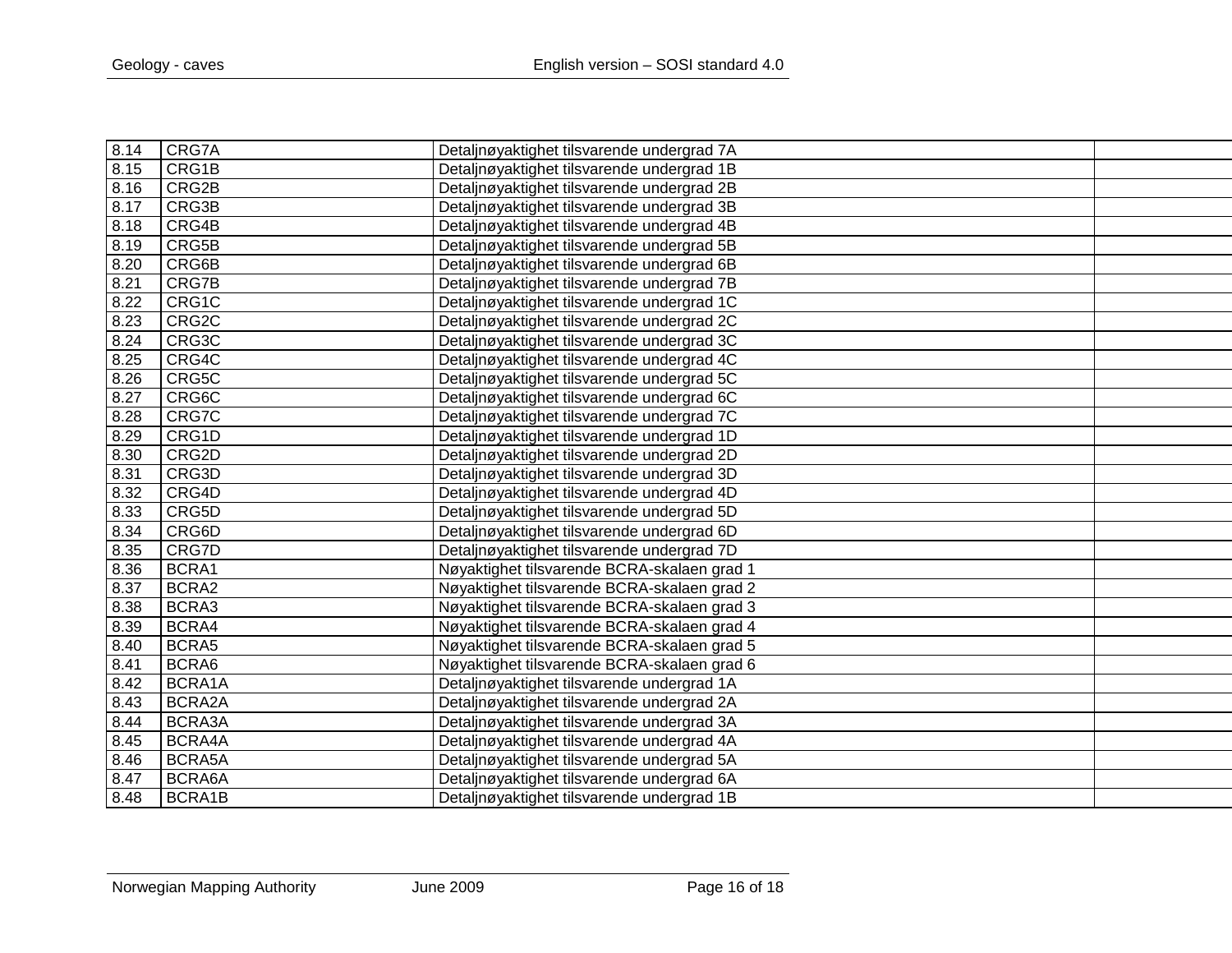| 8.49 | BCRA2B        | Detaljnøyaktighet tilsvarende undergrad 2B  |
|------|---------------|---------------------------------------------|
| 8.50 | BCRA3B        | Detaljnøyaktighet tilsvarende undergrad 3B  |
| 8.51 | BCRA4B        | Detaljnøyaktighet tilsvarendeundergrad 4B   |
| 8.52 | <b>BCRA5B</b> | Detaljnøyaktighet tilsvarende undergrad 5B  |
| 8.53 | BCRA6B        | Detaljnøyaktighet tilsvarende undergrad 6B  |
| 8.54 | BCRA1C        | Detaljnøyaktighet tilsvarende undergrad 1C  |
| 8.55 | BCRA2C        | Detaljnøyaktighet tilsvarende undergrad 2C  |
| 8.56 | BCRA3C        | Detaljnøyaktighet tilsvarende undergrad 3C  |
| 8.57 | BCRA4C        | Detaljnøyaktighet tilsvarende undergrad 4C  |
| 8.58 | BCRA5C        | Detaljnøyaktighet tilsvarende undergrad 5C  |
| 8.59 | BCRA6C        | Detaljnøyaktighet tilsvarende undergrad 6C  |
| 8.60 | BCRA1D        | Detaljnøyaktighet tilsvarende undergrad 1D  |
| 8.61 | BCRA2D        | Detaljnøyaktighet tilsvarende undergrad 2D  |
| 8.62 | BCRA3D        | Detaljnøyaktighet tilsvarende undergrad 3D  |
| 8.63 | BCRA4D        | Detaljnøyaktighet tilsvarende undergrad 4D  |
| 8.64 | BCRA5D        | Detaljnøyaktighet tilsvarende undergrad 5D  |
| 8.65 | BCRA6D        | Detaljnøyaktighet tilsvarende undergrad 6D  |
| 8.66 | <b>BCRAX</b>  | Nøyaktighet tilsvarende BCRA-skalaen grad X |
|      |               |                                             |

#### **1.2.11.9 <<CodeList>> CavePlan**

| Nr             | Code name                                               | Definition/Description                                                                  | Code      |
|----------------|---------------------------------------------------------|-----------------------------------------------------------------------------------------|-----------|
| $\overline{9}$ | CodeList                                                | in the absence of proper 3D modelling Note: Usually, CAVEPLAN will be given in the SOSI |           |
|                | CavePlan                                                | file's header and not in the individual objects.                                        |           |
| 9.1            | The map shows the horizontal plane                      | FF-NO/NE?? stands for northings and eastings (coordinates)                              | <b>NO</b> |
| 9.2            | The map shows the vertical plane<br>seen from the south | FF-HO/HE?? stands for height and eastings                                               | HO        |
| 9.3            | The map shows the vertical plane<br>seen from the east  | FF-HN stands for height and northings                                                   | <b>HN</b> |

# **1.2.11.10 <<CodeList>> CavePointType**

<span id="page-16-1"></span><span id="page-16-0"></span>

| Nr   | Code name :          | Definition/Description                                                                      | Code |
|------|----------------------|---------------------------------------------------------------------------------------------|------|
| 10   | CodeList             | various types of point themes for cave data Note: If the cavePointType is a measuring point |      |
|      | <b>CavePointType</b> | (value 7), cavePointNumber must have a value                                                |      |
| 10.1 | Shaft                |                                                                                             |      |
| 10.2 | Pothole              |                                                                                             |      |